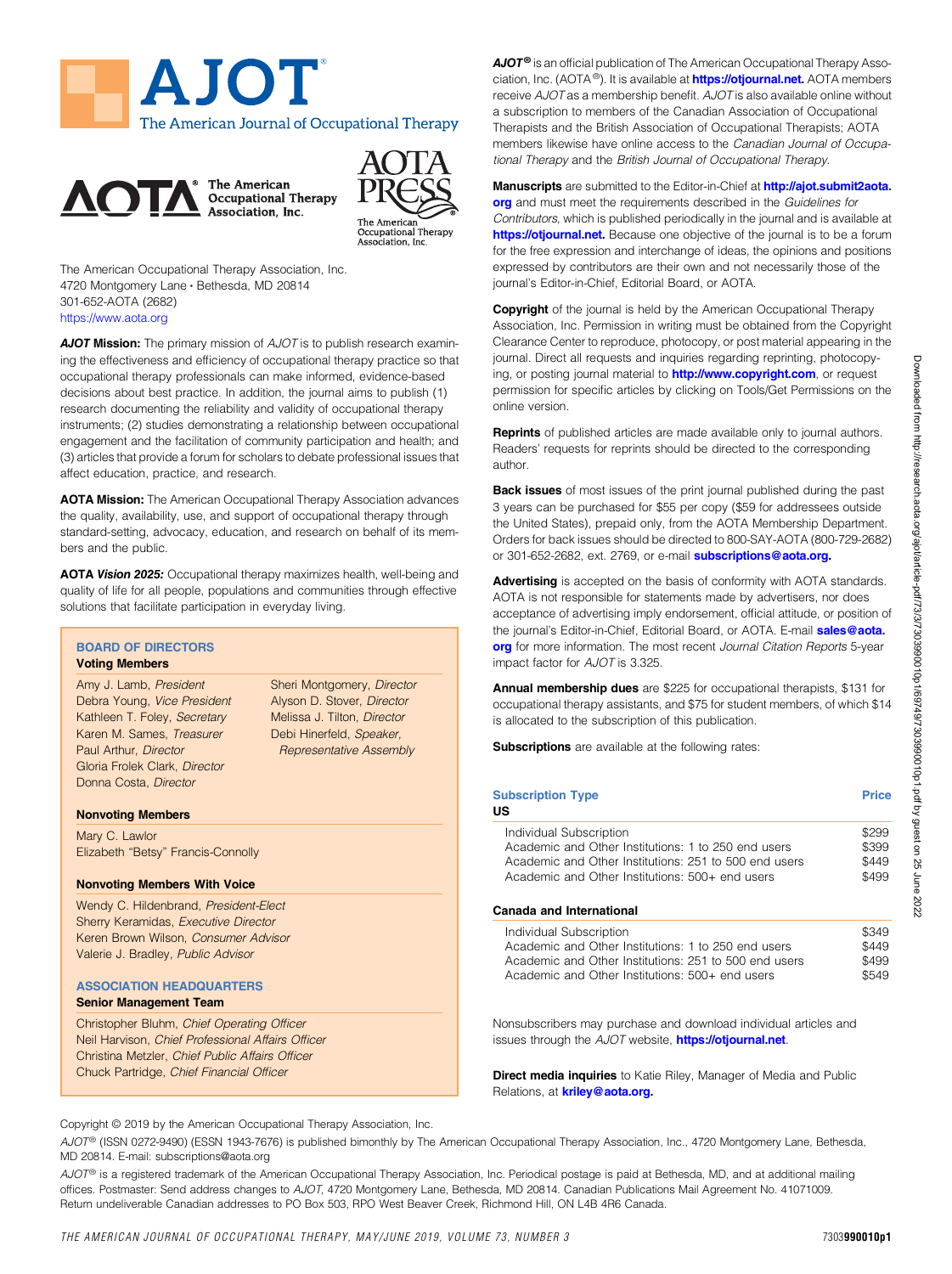# AJOT Editorial Board

### Editor-in-Chief

Lorie Gage Richards [ajoteditor@aota.org](mailto:ajoteditor@aota.org)

#### Associate Editors

Ted Brown Teal Benevides Andy Cheng Aaron Eakman Yael Goverover Tracy L. Jirikowic Stephen J. Page Alicia Sanchez Perez Emily Piven Véronique Provencher Stacey Reynolds Marjorie Scaffa Diane L. Smith

#### Editor, Health Policy Perspectives Christina Metzler

Editor, Occupational Therapy Education Neil Harvison

#### Associate Chief Officer for AOTA Press and Content Strategy Chris Davis

Managing Editor Caroline Polk

Copy Editors Kathie Baker, Tyler Krupa, Hyde Loomis, Kathy Savadel, Kathy Savory

Graphic Designers Sheridan Journal Services

Manager, Media and Public Relations Katie Riley

Director, Sales & Corporate Relations Jeffrey A. Casper

Account Executive Tracy Hammond

Rebecca Aldrich

Kelly Alig Ana Allegretti Lynne Andonian Amber Armstead Asha Asher Nancy Bagatell Ryan Bailley Nancy A. Baker Sue Baptiste Beth Barstow Susan Bazyk Jane Bear-Lehman Jeanine Beasley Patricia Belchior Roxanna Bendixen Ruth Benedict Sara Benham Jeryl Benson Christine Berg Sara Best Megan Bewernitz Christy Billock Erna Blanche Stefanie Bodison Bette Bonder Aaron Bonsall Patricia Bowyer Kalyn Briggs Catana Brown Deborah E. Budash Ann Burkhardt Susan Burwash Susan Cahill Catherine Candler Elizabeth Cardell Gail Carin-Levy Ling-Hui Chang Megan C. Chang Wen-Pin Chang

Chris Chapparo Yi-An Chen Tracey Chippendale Denise Chisholm Carrie A. Ciro Allison Cogan Ellen S. Cohn Diane Collins Lisa Connor Steven M. Cope Al Copolillo Joanna Cosbey Diane Cox Anne Cronin Daniel Marinho Cezar da Cruz Mariana D'Amico Amy Darragh Lisa Daunhauer Evan Dean Joan Delahunt Peggy Denton Rosanne DiZazzo-Miller Megan Doherty Denise Donica Barbara Doucet Mason Drake Brian Dudgeon Louise Dunn Winnie Dunn Aaron M. Eakman Dorothy Edwards Mary Egan Kate Eglseder Beth Elenko Lynnda Emery Kelly Erickson Andrea Fairman Mary Falzarano Louise Farnsworth Patricia Fingerhut Julie Hunley

Thomas Fisher Anne Fleischer Rita P. Fleming-Castaldy Erin R. Foster Susan Garber Bryan Gee Simone V. Gill Glen Gillen Andrea Gossett-Zakrajsek Lenin Grajo Cynthia Grapczynsk Christine Griffin Manon Guay Paulette Guitard Jyothi Gupta Sharon A. Gutman Sharon Gwinn Razan Hamed Brittany Hand Debra Hanson Mark Hardison Jocelyn Harris Karen Hebert Lori-Ann Helgeson Gayle Hersch Annette Herstic Laura Hess Kristen Hill Claudia Hilton Tammy Hoffmann DeLana Honaker Ickpyo Hong Barbara Hooper Tsu-Hsin Howe Ching-Lin Hsieh Brenda Hughes Jane Hughes Tamera Keiter Humbert Chia-Hui Hung

## **Reviewers**

Elizabeth Hunter

Eric (Jeng-Liang) Hwang Moses Ikiugu Carole Ivey Karen Jacobs Rennie Jacobs Lynn E. Jaffe Kathryn Jarvis Brian Johnson Bong-Kan Jung Leslyn Keith Young Kim Allison King Anne Kiraly-Alvarez Anne Kirby Twylla Kirchen Laurie Knis-Matthews Kristie Koenig Barbara Kornblau Jessica Kramer Consuelo Krieder Carol Lambdin-Pattavina Shelly J. Lane Catherine Trombly Latham Maura Lavelle Kate Laver Jeff Lederer Natalie Leland James Lenker Lori Letts Ada Leung Chih-Ying Li Lorry Liotta-Kleinfeld Lauren Little Chiung-Ju Liu Kathleen Lyons Susan Magasi Matt Malcolm Tina A. Mankey Donna Mann

Deborah A. Marr Dennis McCarthy Karen McCarthy Annie McCluskey Randy McCombie Ann E. McDonald Corey McGee Carol McKinstry Tina McNulty Jim J. McPherson M. Beth Merryman Susan K. Meyers Ben Milbourn Anita Witt Mitchell Christine Moghimi Ben Mortenson Tracy Mroz Claire Mulry Christine Myers Julie Nastasi Kathryn Nedley Christy Nelson Marsha Neville-Smith Dawn Nilsen Jeannine Nonaillada Sonthrip Ounpraseuth Becky Ozelie Amy Paul-Ward Monica S. Perlmutter Anita Perr Andrew Persch Elizabeth A. Pfeiffer Roberta Pineda Jennifer Pitonyak Michael Pizzi Nicola Plastow Teresa Plummer Mara Podvey Laura Poleshuck Katie Polo

Pat Precin Jenny Preston Pollie Price Rachel Proffitt Pavlina Psychouli Beth Pyatak Cindee Quake-Rapp Mary Radomski Gustavo Reinoso Martin Rice Jacquie Ripat Ray Roche Juleen Rodakowski Penny Rogers Shawn Roll François Routhier Veronica T. Rowe Laurence Roy Michelle Saksa Ghazala Saleem Patricia Sample Preethy S. Samuel Martha J. Sanders U. Ganapathy Sankar Sydney Schaefer Stacey Schepens Laura Schmelzer Arlene A. Schmid Jill Schmidt Kim Schoessow Winifred Schultz-Krohn Emily Schulz Ruth Segal Amit Sethi Jennifer Silvestri Theresa Smith Julia Smyth Jeff Snodgrass Roberta Snover Divya Sood

**Call for Authors Health Policy Perspectives** 

o you have a perspective on occupational therapy practice in the changing health care system? What federal, state, or local policy questions are critical to occupational therapy? Do you have thoughts about the larger world of health care reform that relate to public policy?

The AJOT Health Policy Perspectives column provides an opportunity for expression of thoughtful opinions. The column is a forum for views; calls to action for the profession on practice, education, outreach, and research; and perspectives on the intersection of occupational therapy and health care policy. Original research is not required, although preference is given to articles that draw on research.

Interested authors should contact Christina Metzler. AOTA Chief Public Affairs Officer, at cmetzler@aota.org with a short paragraph describing the proposed article.

Mandy Stanley Susan Stark Wendy Stav Maria Stein Mary Ellen Stoykov Melinda Suto Kim Szucs Kari Jeanne Tanta Lauren Terhorst Alexandra Terrill Aliki Thomas Barbara Thompson Robyn Thompson Pamela E. Toto Jessica TsoTsoros Carolyn Unsworth Catherine Vallée Brenda H. Vrkljan Amy Wagenfeld Inga Ying-Chih Wang Julie Watson Donna Weiss Pamela Wener Steven Wheeler Carolynne White Rondalyn V. Whitney Stephen Whittaker Sandra Winkler Sandra M. Winter Timothy J. Wolf Michelle Woodbury Donna Wooster Mong-Lin Yu Hon K. Yuen Jill Zwicker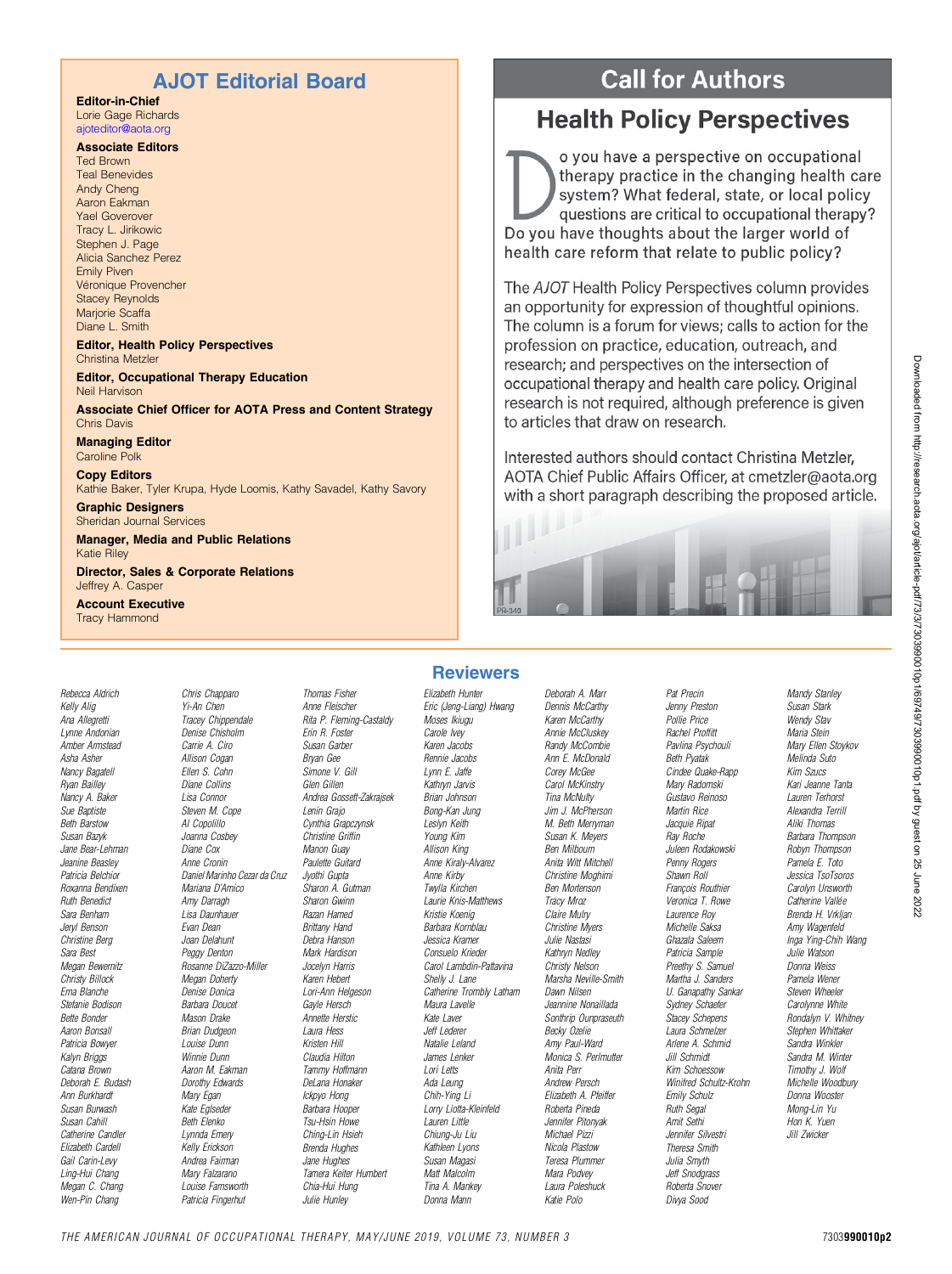

# The American Journal of Occupational Therapy

May/June 2019 Volume 73, Number 3

| <b>Research Articles</b> | 7303205010         | Parent-Mediated Interventions for Children With Autism Spectrum Disorder:<br><b>A Systematic Review</b><br>Colleen E. Althoff, Caitlin P. Dammann, Sarah J. Hope, Karla K. Ausderau<br>A systematic review of parent-mediated interventions for children with ASD found strong<br>evidence for the efficacy of such interventions for increasing child joint attention and moderate<br>evidence for a positive impact on several other variables.                                                                        |
|--------------------------|--------------------|--------------------------------------------------------------------------------------------------------------------------------------------------------------------------------------------------------------------------------------------------------------------------------------------------------------------------------------------------------------------------------------------------------------------------------------------------------------------------------------------------------------------------|
|                          | 7303205020         | Development and Validation of the Occupational Self-Assessment-Short<br>Form (OSA-SF)<br>Evguenia S. Popova, Rikki K. Ostrowski, Jennifer J. Wescott, Renée R. Taylor<br>Preliminary support was found for the reliability and validity of the OSA-SF as a client-centered<br>assessment of perceived occupational competence and value in acute care and acute<br>inpatient rehabilitation.                                                                                                                             |
|                          | 7303205030         | Development, Reliability, and Validity of the Multiple Errands Test Home Version<br>(MET-Home) in Adults With Stroke<br>Suzanne Perea Burns, Deirdre R. Dawson, Jaimee D. Perea, Asha Vas,<br>Noralyn Davel Pickens, Marsha Neville<br>The MET-Home demonstrated evidence of adequate internal consistency, excellent interrater<br>reliability, and significant moderate associations with several tests; this study provides evidence<br>of initial reliability and validity among adults with stroke.                 |
|                          | 7303 <b>205040</b> | <b>Occupational Challenges in Military Service Members With Chronic Mild Traumatic</b><br><b>Brain Injury</b><br>Alison M. Cogan, Christine E. Haines, Maria D. Devore, Karla M. Lepore, Margaret Ryan<br>Occupational challenges experienced by active-duty military service members after mTBI span<br>all domains of occupation, and disrupted sleep is a significant issue.                                                                                                                                          |
|                          | 7303205050         | <b>Sensory Integration Concerns in Children With Functional Defecation Disorders:</b><br><b>A Scoping Review</b><br>Isabelle Beaudry-Bellefeuille, Shelly J. Lane, Alison E. Lane<br>The authors summarize research documenting sensory integration concerns in children with<br>functional defecation issues, providing researchers and clinicians with an overview of the<br>current state of understanding. Further study of the relationship between sensory concerns and<br>functional defecation issues is needed. |
|                          | 7303205060         | Effectiveness of Pacing as a Learned Strategy for People With Chronic Pain:<br><b>A Systematic Review</b><br>Lauren Guy, Carol McKinstry, Chris Bruce<br>Evidence supports a learned pacing intervention to reduce interference of fatigue, reduce joint<br>stiffness, and decrease variability in physical activity but does not support learned pacing to<br>reduce pain severity.                                                                                                                                     |
|                          | 7303205070         | Measurement Validity of the Low Vision Independence Measure (LVIM)<br>Theresa M. Smith, Shilpa Krishnan, Ickpyo Hong, Timothy A. Reistetter<br>The psychometrics of the LVIM were tested using the Rasch model and found to be good; the<br>LVIM is a valid outcome measure in low vision rehabilitation.                                                                                                                                                                                                                |
|                          | 7303205080         | Italian Version of the Jebsen-Taylor Hand Function Test for the Assessment of Hand<br><b>Disorders: A Cross-Sectional Study</b><br>Marta Nobilia, Greta Culicchia, Marco Tofani, Rita De Santis, Andrea Savona,<br>Domenico Guarino, Donatella Valente, Giovanni Galeoto<br>Results support the use of the Italian version of the JTHFT as a measure of functional dexterity in<br>people with upper limb disorders.                                                                                                     |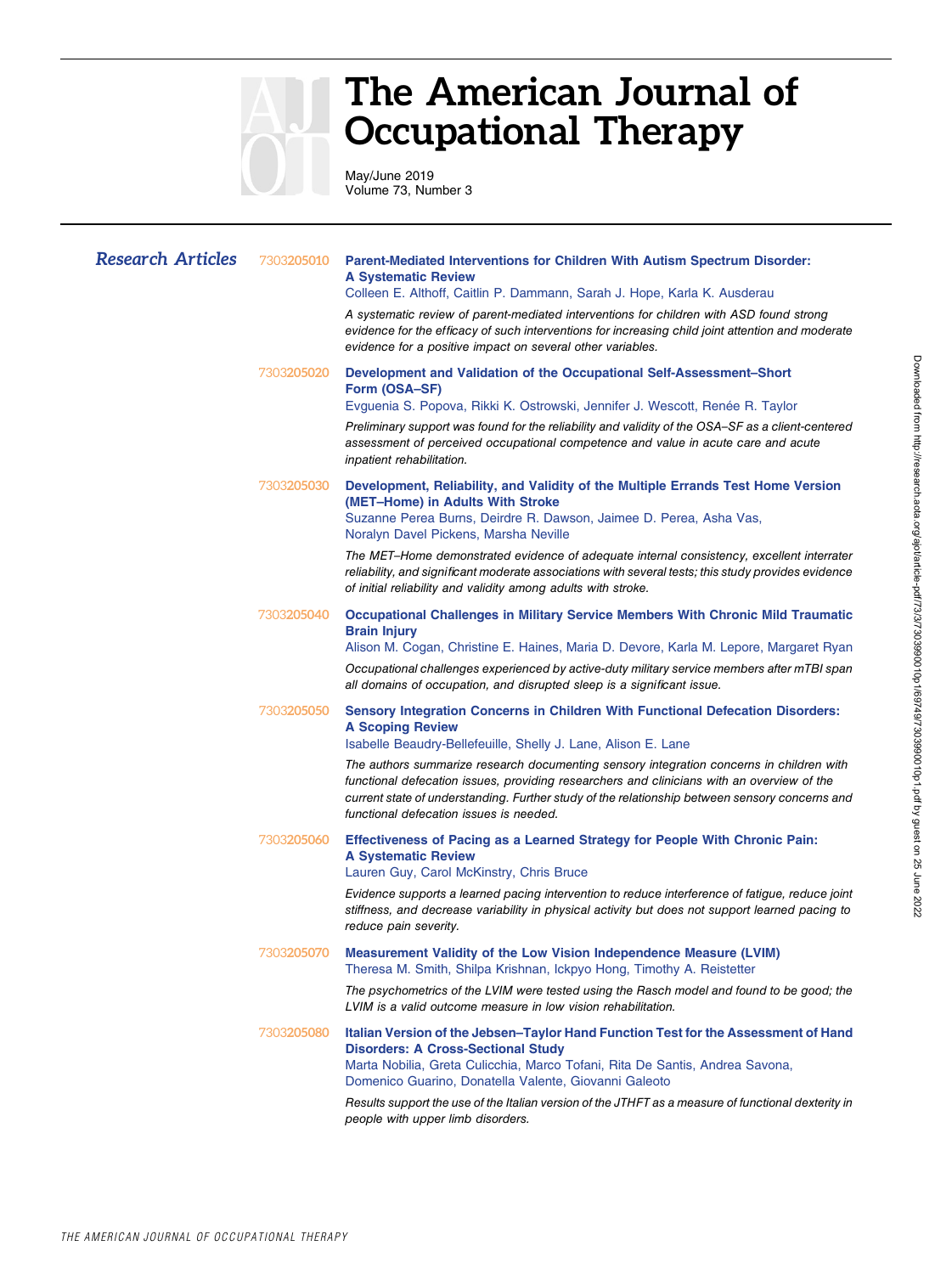|         | 7303 <b>205090</b> | Repetitive Finger Movement and Dexterity Tasks in People With Parkinson's Disease<br>Jennifer C. Uzochukwu, Elizabeth L. Stegemöller                                                                                                                                                       |
|---------|--------------------|--------------------------------------------------------------------------------------------------------------------------------------------------------------------------------------------------------------------------------------------------------------------------------------------|
|         |                    | Changes in movement rate and movement amplitude during the performance of repetitive finger<br>movement tasks were shown to have differential relationships to performance of fine motor<br>dexterity tasks in people with PD.                                                             |
|         | 7303205100         | Using Occupational Justice as a Linchpin of International Educational Collaborations<br>Rebecca M. Aldrich, Liesl Peters                                                                                                                                                                   |
|         |                    | International educational collaborations foster nuanced perspectives that can ground<br>engagement with ideas about occupational justice.                                                                                                                                                  |
|         | 7303205110         | Latino-American Mothers' Perspectives on Feeding Their Young Children:<br><b>A Qualitative Study</b><br>Tsu-Hsin Howe, Jim Hinojosa, Ching-Fan Sheu                                                                                                                                        |
|         |                    | To design and implement targeted feeding intervention strategies that avoid stereotyping or<br>misinterpretation, practitioners need accurate information from families about feeding practices<br>and to understand those practices in the cultural context.                              |
|         | 7303 <b>205120</b> | <b>Impact of Service Dogs on Family Members' Psychosocial Functioning</b><br>Jessica Bibbo, Kerri E. Rodriguez, Marguerite E. O'Haire                                                                                                                                                      |
|         |                    | A service dog's impact may extend beyond the recipient to the psychosocial functioning of the<br>recipient's family members and family relationships.                                                                                                                                      |
|         | 7303 <b>205130</b> | <b>Occupational Therapy Intervention to Improve Outcomes Among Frail Older Adults:</b><br><b>A Scoping Review</b>                                                                                                                                                                          |
|         |                    | Heather Fritz, Sara Seidarabi, Ryan Barbour, Alexandra Vonbehren                                                                                                                                                                                                                           |
|         |                    | Occupational therapy–based interventions to reduce frailty could be improved through a more<br>refined operationalization of frailty and use of validated frailty measures.                                                                                                                |
|         | 7303205150         | Association Between Executing Theory of Mind in a Limited Experimental Context<br>and Executing It in Daily Contexts in Children With Autism Spectrum Disorder:<br><b>A Cross-Sectional Study</b><br>Ya-Chen Lee, Chien-Ho Lin, Ching-Hong Tsai, Hsing-Jung Li, Shu-Kai Lin, Kuan-Lin Chen |
|         |                    | Autism severity and verbal comprehension were found to be important predictors of ToM<br>performance; knowledge of the predictors of ToM performance could guide clinicians to<br>improved ToM interventions in children with ASD.                                                         |
| Columns | 7303345010         | <b>BRIEF REPORT</b><br><b>Occupational Therapy Practitioners' Perceptions About Older Adults With</b><br><b>Developmental Disabilities in Traditional Health Care Settings</b><br>Wanda J. Mahoney, Jennifer Ceballos, Nisreen Amir                                                        |
|         |                    | A national survey found that occupational therapy practitioners reported challenges in working<br>with older adults with DD in traditional health care settings.                                                                                                                           |
|         | 7303345020         | <b>BRIEF REPORT</b><br><b>Effect of Strategy Training on Self-Awareness of Deficits After Stroke</b><br>Jessica Kersey, Shannon B. Juengst, Elizabeth Skidmore                                                                                                                             |
|         |                    | Self-awareness may improve over time after acute stroke, but it does not necessarily improve<br>more with metacognitive strategy training than with direct skill training.                                                                                                                 |
|         | 7303345030         | <b>BRIEF REPORT</b><br>Gaze Control During Simulator Driving in Adolescents With and Without Attention<br><b>Deficit Hyperactivity Disorder</b><br>Shlomit Yuval-Greenberg, Anat Keren, Rinat Hilo, Adar Paz, Navah Ratzon                                                                 |
|         |                    | Findings suggest that participants with ADHD engage in limited visual exploration during<br>driving; training programs that focus on exploratory behavior may have a positive impact on the<br>driving competence of people with ADHD.                                                     |
|         | 7303 <b>347010</b> | THE ISSUE IS<br><b>Expanding Self-Management Support From Chronic to Acute Care: Implications</b><br>for Value<br>Brocha Z. Stern                                                                                                                                                          |
|         |                    | Occupational therapy practitioners' psychosocial training and advanced understanding of<br>habits and roles may facilitate the development of successful SMS programs for people with<br>a range of conditions.                                                                            |